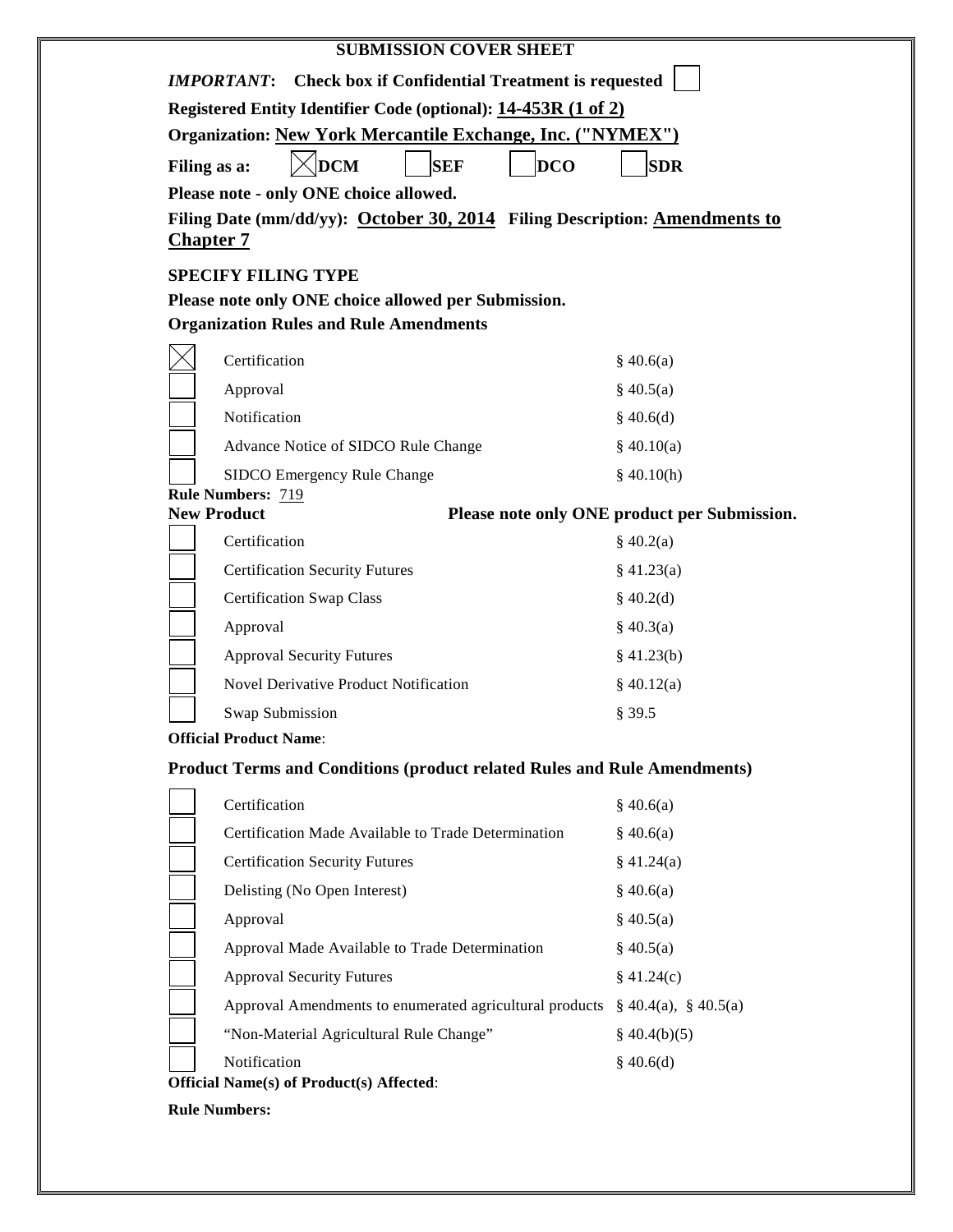

October 30, 2014

## **VIA ELECTRONIC PORTAL**

Christopher J. Kirkpatrick Office of the Secretariat Commodity Futures Trading Commission Three Lafayette Centre 1155 21st Street, N.W. Washington, DC 20581

## **RE: CFTC Regulation 40.6(a) Certification. Notification Regarding Amendments to Chapter 7. NYMEX Submission No. 14-453R (1 of 2)**

Dear Mr. Kirkpatrick:

New York Mercantile Exchange, Inc. ("NYMEX") and Commodity Exchange, Inc. ("COMEX") (collectively, the "Exchanges") are notifying the Commodity Futures Trading Commission ("CFTC" or "Commission") that they are self-certifying amendments to NYMEX Rulebook Chapter 7. The amendments include the introduction of new Rule 719 ("Initial Regularity for Delivery against a New Futures Contract"). Rule 719 is intended to address the initial posting period for delivery facilities applying to be approved as a delivery point for a physically delivered contract that is not yet listed or available for trading on the Exchanges. The Exchanges determined that initial regularity for delivery against a new futures contract concurrent with the listing of such new futures contract shall be effective either fifteen days after NYMEX or COMEX posts a notice that a bona fide application has been received or the day after the application is approved by NYMEX or COMEX, whichever is later.

The amendments to Chapter 7 also contain the following:

- With the addition of new Rule 719, clarification that for existing physically delivered contracts, initial regularity and increases in regularity shall continue to be effective either 30 days after the Exchange posts a notice that a bona fide application has been received or the day after the application is approved by the Exchange, whichever is later;
- Addition of conveyance requirements for metals, where applicable. Those requirements were previously contained in the application for regularity;
- Incorporation of certain provisions for approval of gold depositories previously contained under the Gold Futures rule chapter;
- Incorporation of weighing requirements for a gold depository upon receipt of 100-troy ounce gold bar previously contained under the Gold Futures rule chapter;
- Incorporation of Aluminum load out rules via alternate conveyance previously contained in the Aluminum Futures rule chapter; and
- Elimination of references to paper warrants as such warrants are not deliverable against the Exchanges metals contracts.

In addition, with the incorporation of certain provisions from the respective metals rule chapters into Chapter 7, such provisions are being eliminated from the respective metals rule chapters. The amendments to the rule chapters are contained in NYMEX submission 14-454.

Amendments to Chapter 7 are set forth in Appendix A, with additions underscored and deletions overstruck. The amendments to Chapter 7 will become effective on Tuesday, November 18, 2014.

Please note that NYMEX Submission No. 14-453R simply revises the effective date of the Chapter 7 amendments, which will now become effective on Tuesday, November 18, 2014. There are no other revisions being made to the original submission.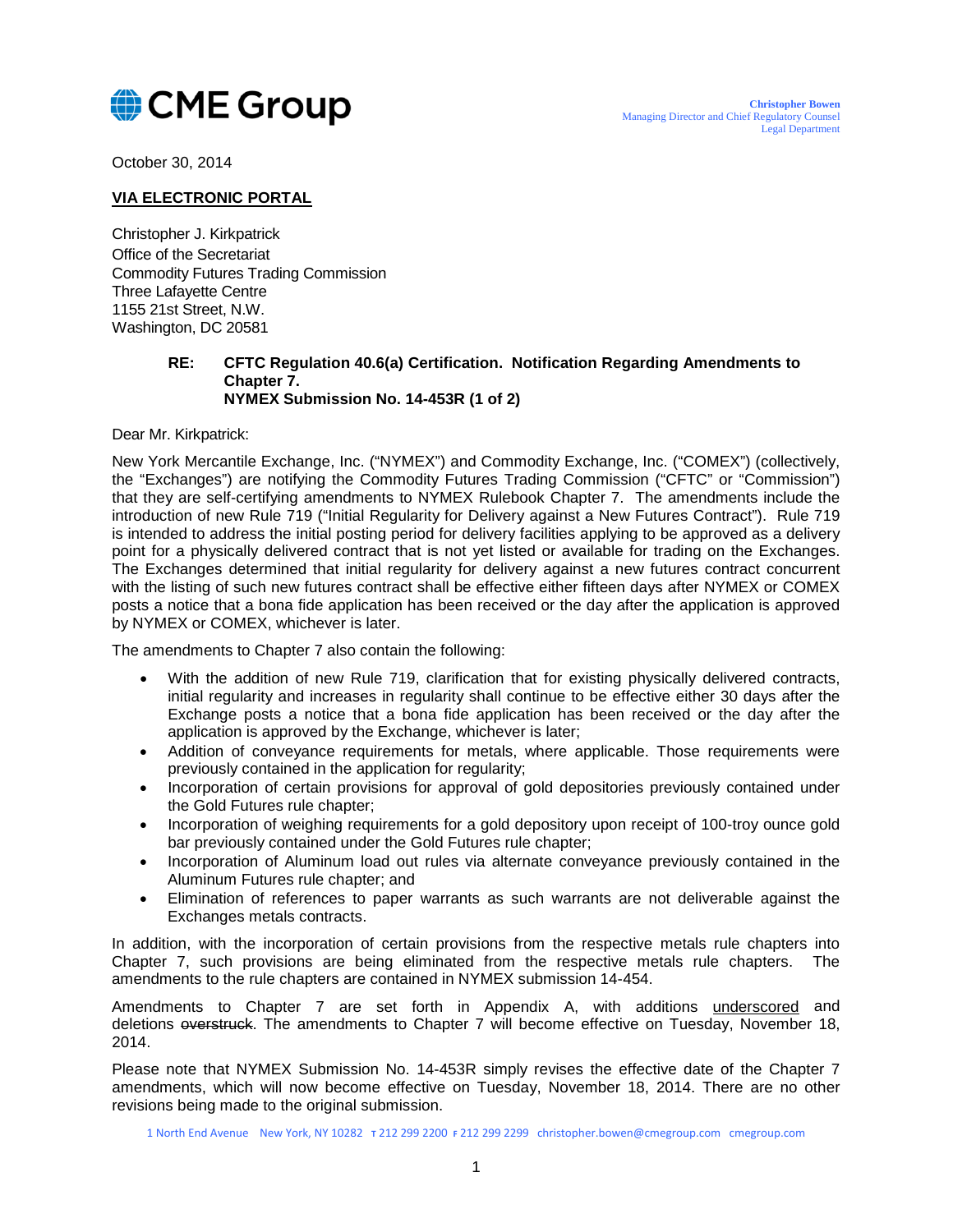The Market Regulation Department and the Legal Department collectively reviewed the designated contract market core principles ("Core Principles") as set forth in the Commodity Exchange Act ("Act"). During the review, we have identified that the amendments to NYMEX Rulebook Chapter 7 may have some bearing on the following Core Principle:

Availability of General Information: In order to ensure that market participants are apprised of the amendments to NYMEX Chapter 7, NYMEX will issue a CME Group Market Surveillance Notice to the marketplace notifying them of the implementation of these amendments in advance of the amendments becoming effective. The issuance of the Market Surveillance Notice constitutes compliance with this Core Principle.

The Exchange certifies that the amendments to Chapter 7 of the NYMEX Rulebook comply with the Commodity Exchange Act ("Act") and regulations thereunder. There were no opposing views to the amendments to Chapter 7.

The Exchange certifies that this submission has been concurrently posted on the CME Group website at [http://www.cmegroup.com/market-regulation/rule-filings.html.](http://www.cmegroup.com/market-regulation/rule-filings.html)

Should you have any questions concerning the above, please contact the undersigned at 212-299-2200 or [Christopher.Bowen@cmegroup.com.](mailto:Christopher.Bowen@cmegroup.com)

Sincerely,

/s/ Christopher Bowen Managing Director and Chief Regulatory Counsel

Attachment: Appendix A – Amendments to NYMEX Rulebook Chapter 7 (attached under separate cover)

1 North End Avenue New York, NY 10282 **T** 212 299 2200 **F** 212 299 2299 christopher.bowen@cmegroup.com cmegroup.com